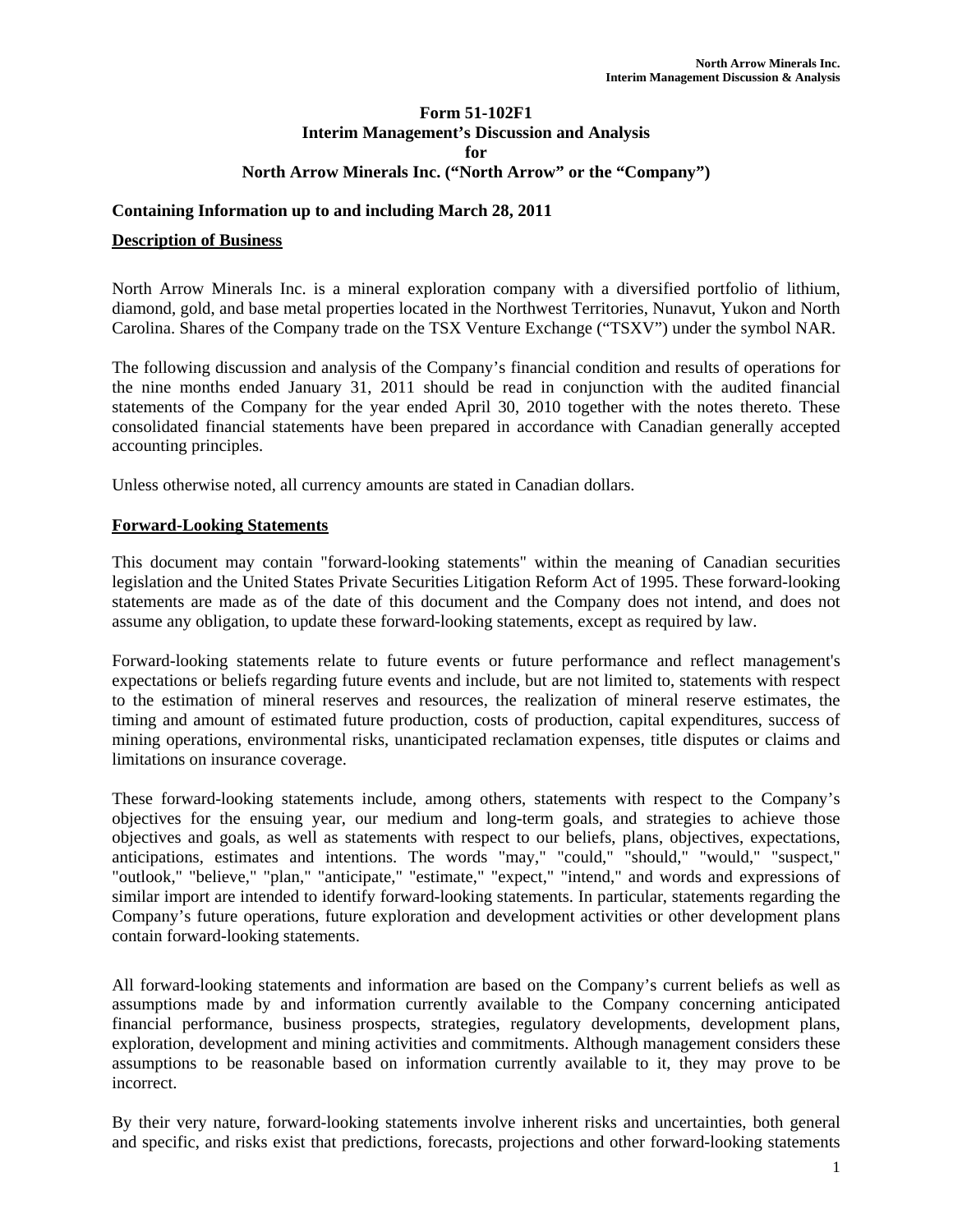will not be achieved. We caution readers not to place undue reliance on these statements as a number of important factors could cause the actual results to differ materially from the beliefs, plans, objectives, expectations, anticipations, estimates and intentions expressed in such forward-looking statements.

These factors include, but are not limited to, developments in world financial and commodity markets, risks relating to fluctuations in the Canadian dollar and other currencies relative to the US dollar, changes in exploration plans due to exploration results and changing budget priorities of the Company or its joint venture partners, changes in project parameters as plans continue to be refined; possible variations in ore reserves, grade or recovery rates; accidents, labour disputes and other risks of the mining industry; delays in obtaining governmental approvals or financing, the effects of competition in the markets in which the Company operates, the impact of changes in the laws and regulations regulating mining exploration and development, judicial or regulatory judgments and legal proceedings, operational and infrastructure risks, and the Company's anticipation of and success in managing the foregoing risks. The Company cautions that the foregoing list of factors that may affect future results is not exhaustive. When relying on our forward-looking statements to make decisions with respect to the Company, investors and others should carefully consider the foregoing factors and other uncertainties and potential events. The Company does not undertake to update any forward-looking statement, whether written or oral, that may be made from time to time by the Company or on our behalf, except as required by law.

### **Highlights for the period ended January 31, 2011 and subsequent events up to March 28, 2011:**

- In March 2011, the Company announced the appointment of Mr. Brian McEwen, P. Geol. as President and Chief Operating Officer. Mr. McEwen has over thirty years of exploration and production experience, worldwide. This will allow North Arrow to pursue opportunities in new jurisdictions.
- In February 2011, the Company announced an option agreement with Chelsea Minerals Corp., allowing Chelsea the option to earn a 60% interest in North Arrow's Hope Bay Oro gold project in Nunavut. Under the terms of the agreement, Chelsea may earn up to a 60% interest in the project by making an initial cash payment of \$50,000 and spending \$5 million over a five year period. A drilling program is planned for early summer 2011.
- In February 2011, the Company acquired the DMB property, in the Daniel Moore Bay area of Nunavut. Historic reconnaissance work from the 1960's references a quartz veined shear zone up to 12 m wide and over 600 m long. Random chip sampling returned values of up to 0.12 oz/ton, (4.11g/t) over 1.5 m. A prospecting and sampling program is planned for summer 2011.

A summary of the exploration activities for the Company follows. These summaries include some discussion of management's future exploration plans. The reader is cautioned that actual results, performance or achievements may be materially different from those implied or expressed in these statements. The Company's exploration programs are subject to change from time to time, based on the analysis of results and changing priorities and exploration targets.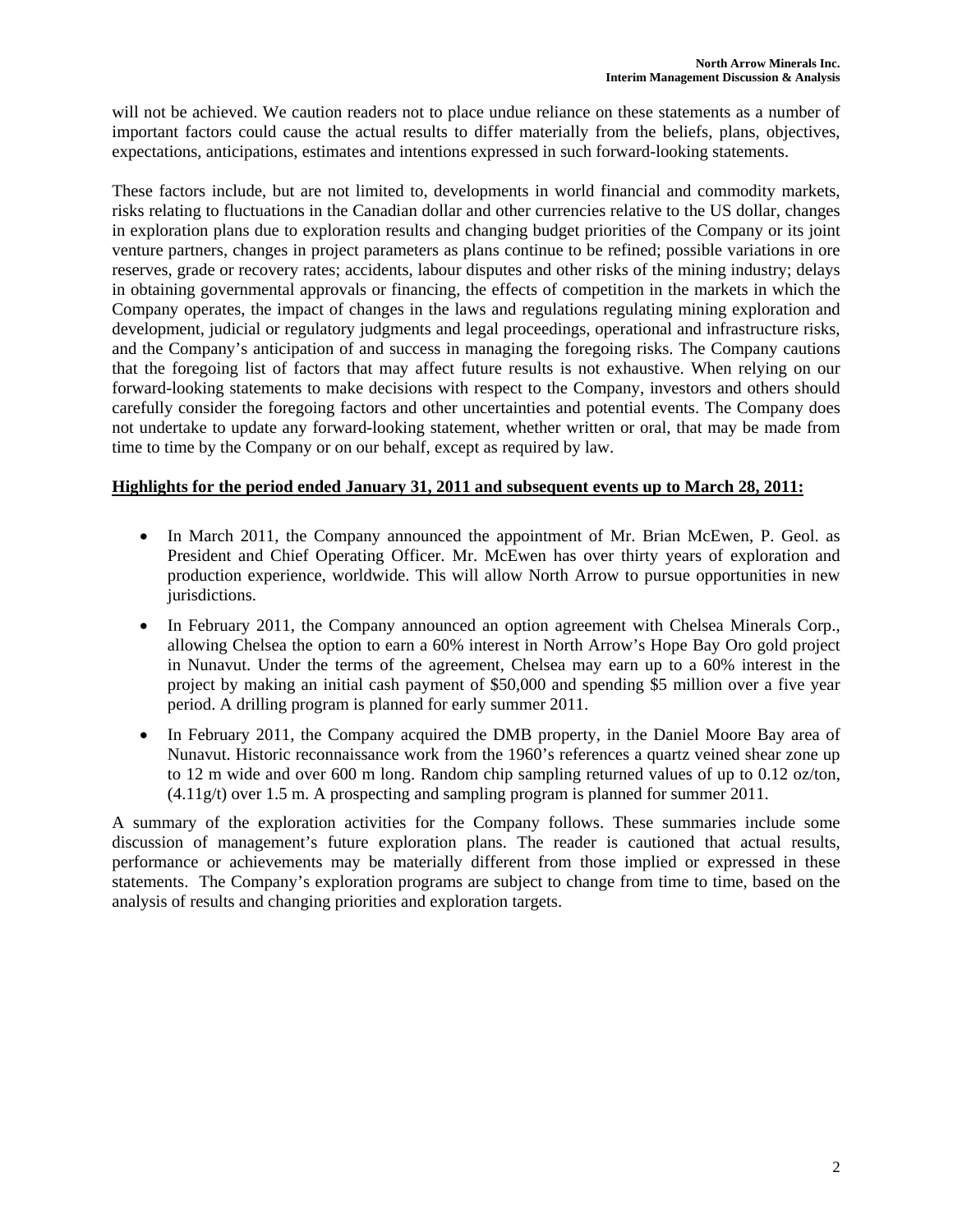# **Exploration Update**

#### **Summary of Exploration Expense for the period ended January 31, 2011:**

|                                                |                 | Expended      | Write-off of     |                 |
|------------------------------------------------|-----------------|---------------|------------------|-----------------|
|                                                |                 | During        | Costs and        | January 31,     |
|                                                | April 30, 2010  | The Period    | Recoveries       | 2011            |
| Gold and Base Metal Properties, NWT, Yukon and |                 |               |                  |                 |
| Nunavut                                        |                 |               |                  |                 |
| <b>Exploration</b> costs                       | \$<br>31,523    | \$<br>38,184  | \$<br>(21, 834)  | \$<br>47,873    |
| Acquisition costs                              | 352,982         | 55,927        | (276,311)        | 132,598         |
| Geological and assays                          | 1,449           | 5,758         | (645)            | 6,562           |
| Office and salaries                            | 20,948          | 15,645        | (9,757)          | 26,836          |
|                                                | 406,902         | 115,514       | (308, 547)       | 213,869         |
| Lithium Properties, NWT and Nunavut            |                 |               |                  |                 |
| <b>Exploration costs</b>                       | 702,769         | 9,910         |                  | 712,679         |
| Acquisition costs                              | 71,888          | 8,852         |                  | 73,577          |
| Geological and assays                          | 18,909          | 429           |                  | 19,338          |
| Office and salaries                            | 62,402          | 9,144         |                  | 71,546          |
|                                                | 855,968         | 21,172        |                  | 877,140         |
| Lithium Properties, USA                        |                 |               |                  |                 |
| <b>Exploration costs</b>                       | 336,900         | 148,423       |                  | 485,323         |
| Acquisition costs                              | 212,505         | 93,566        |                  | 306,071         |
| Geological and assays                          | 13,015          | 13,057        |                  | 26,072          |
| Office and salaries                            | 94,223          | 29,951        |                  | 124,174         |
|                                                | 656,643         | 284,997       |                  | 941,640         |
| Diamond Properties, NWT and Nunavut            |                 |               |                  |                 |
| <b>Exploration</b> costs                       | 39,238          | 219,386       |                  | 258,624         |
| Acquisition costs                              | 14,326          | 8,179         |                  | 22,505          |
| Geological and assays                          | 146,928         |               |                  | 146,928         |
| Office and salaries                            | 87,646          | 35,102        |                  | 122,748         |
|                                                | 288,138         | 262,667       |                  | 550,805         |
| <b>TOTAL</b>                                   | \$<br>2,207,651 | \$<br>684,350 | \$<br>(308, 547) | \$<br>2,583,454 |

Unless otherwise stated below, the Company's exploration activities are conducted under the supervision of Gordon Clarke, P.Geol. (NT&NU) Vice-President, Exploration of the Company. Mr. Clarke is considered to be a qualified person within the meaning of NI 43-101.

#### **Gold Projects**

#### Hope Bay ORO Project – Nunavut

The Company's 100% owned ORO gold property is located in the Hope Bay Volcanic Belt (HBVB) in Nunavut and is the only strategically located land holding in the HBVB that is not held by Hope Bay Mining Ltd. (a wholly owned subsidiary of Newmont Mining Corporation). Hope Bay Mining Ltd. estimates that current potential resources within the HBVB are approximately 9 million ounces of gold, including the Doris, Madrid and Boston deposits.

The ORO leases cover an area of 40 sq km that adjoins Hope Bay Mining Ltd.'s property with the Doris deposit located only 3.25 km to the south. The Doris deposit contains an indicated resource of 798,000 ounces of gold at a grade of 19.31 g/t and is currently being mined with ore being stockpiled until a new mill, with a startup targeted for later 2011, becomes fully operational. Mineralization at Doris occurs along a well-defined stratigraphic volcanic contact, which extends northward onto the Company's property.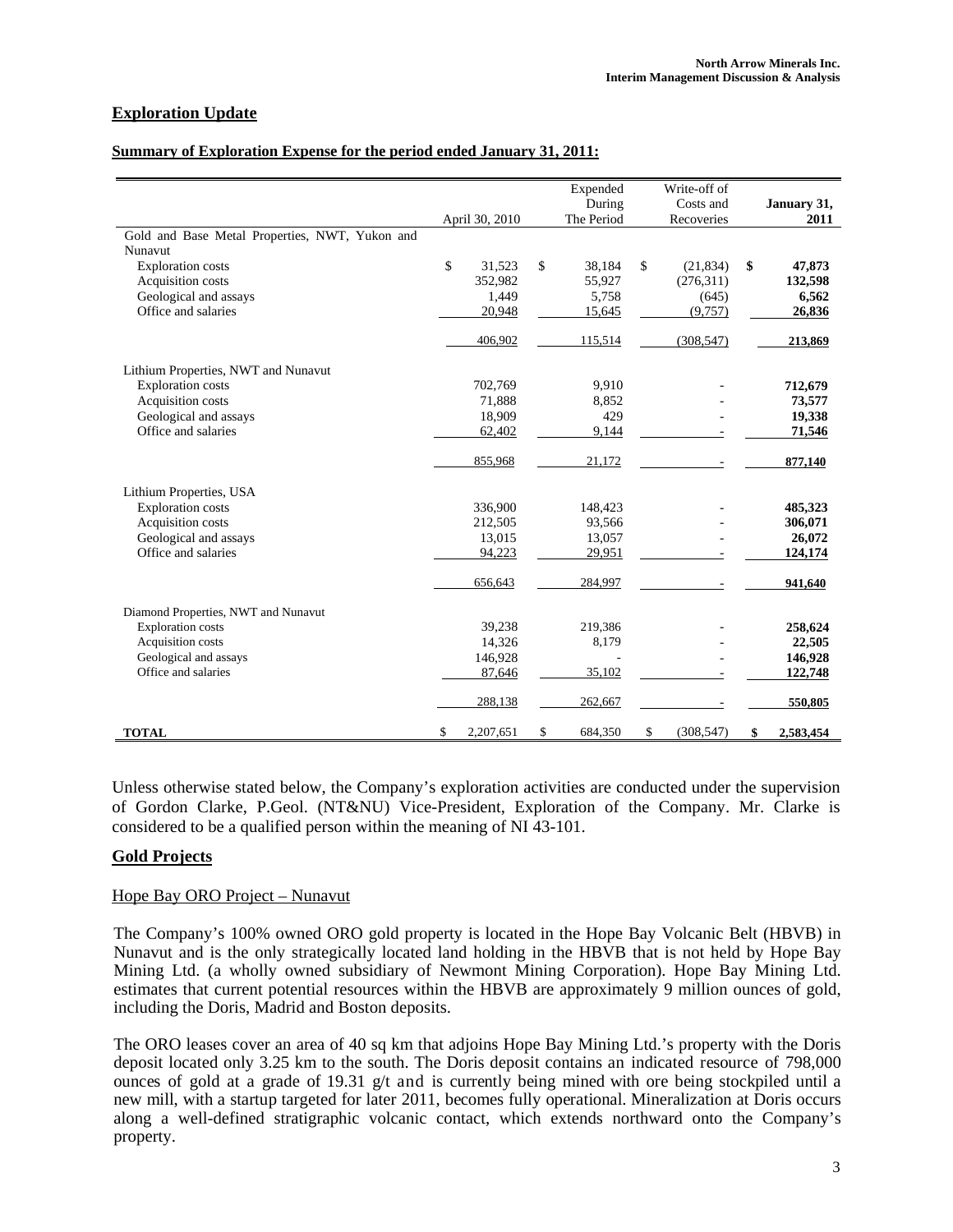The ORO leases host numerous gold showings and potentially gold bearing structures including the Elu shear zone and Wombat zone. The Elu shear is located in the north western portion of the property and has been traced over 600 m. In 1998 a limited four hole diamond drilling program was carried out. One hole returned two m of 14.3 g/t Au and six metres of 5.5 g/t Au. Surface trenching has returned 11.6 g/t Au over 1.9 m and 25 g/t Au over five metres. The Wombat zone is located in the south eastern portion of the property and has been traced over one kilometre. It has had limited drilling (6 holes) with one hole returning 40.3 g/t over 2.7 m. As well the property contains small high grade native silver deposits that were mined in the 1970's. The potential exists to find larger silver deposits in larger structures on the property.

In February 2011, an option agreement was signed with Chelsea Minerals Corp. ("Chelsea"), allowing Chelsea the option to earn a 60% interest in the ORO gold project. Under the terms of the agreement, Chelsea may earn up to a 60% interest in the project by making an initial cash payment of \$50,000 and spending \$5 million over a five year period. A minimum expenditure of \$500,000 is required in the first year.

In conjunction with entering into the Option Agreement, Chelsea has entered into a Letter of Intent with Sennen Resources Ltd ("Sennen") (TSXV: SN), which contemplates that Sennen will acquire all of the issued and outstanding shares of Chelsea by way of a share exchange*.* Sennen has over \$15 million in its treasury and can fund the exploration obligations for the Hope Bay ORO project without the need to raise any further capital. Completion of the Option Agreement with Chelsea and its Plan of Arrangement with Sennen remains subject to completion of a satisfactory due diligence review and receipt of all necessary regulatory and shareholder approvals, including but not limited to acceptance of the transaction by the NEX and, if required, the TSX Venture Exchange.

Management believes that the location of the ORO project, situated along strike from Hope Bay Mining's multi-million ounce gold deposits is a significant opportunity for the Company and will supplement its diamond exploration activities in northern Canada. The exploration program for the ORO project will be managed by the Company and the permitting process is underway with plans to commence drilling and surface exploration as early as possible in 2011.

### DMB Project – Nunavut

The Company's DMB gold project is located adjacent to Daniel Moore Bay on the north-west side of Bathurst Inlet, Nunavut. A reconnaissance exploration program carried out by International Mine Services Ltd., in 1967 documented a quartz veined shear zone up to 12 m wide and over 600 m long. Random chip sampling returned values of up to 0.12 oz/ton,  $(4.11 \text{ g/t})$  over 1.5 m. Mineralization is described as being contained within myriad veinlets of quartz intruded along the strike of the zone. The host rocks were mapped as metasediments with local volcanics. No other sample details were given in the assessment report filed with the Mining Recorder's Office.

In February 2011, the Company was granted an exploration permit for the northeast corner of NTS 76N/12 to cover the documented mineralized shear zone. In the summer of 2011, the Company plans to visit the documented shear zone and sample it in detail.

# Cal and Dotty Project – Yukon Territory

During the period ending January 31, 2011, the Company acquired an option to earn a 100% interest in the Cal and Dotty gold properties, located approximately 50 km northwest of Keno City, Yukon. The target deposit type is carbonate hosted gold mineralization similar to the newly discovered Rau (Tiger Zone) deposit of ATAC Resources Ltd., located only 70 km to the east. The Cal and Dotty claim blocks were staked to cover anomalous results from government regional stream silt samples. On the Cal claims two samples are anomalous for gold and pathfinder elements. One of the samples contains 42 ppb Au and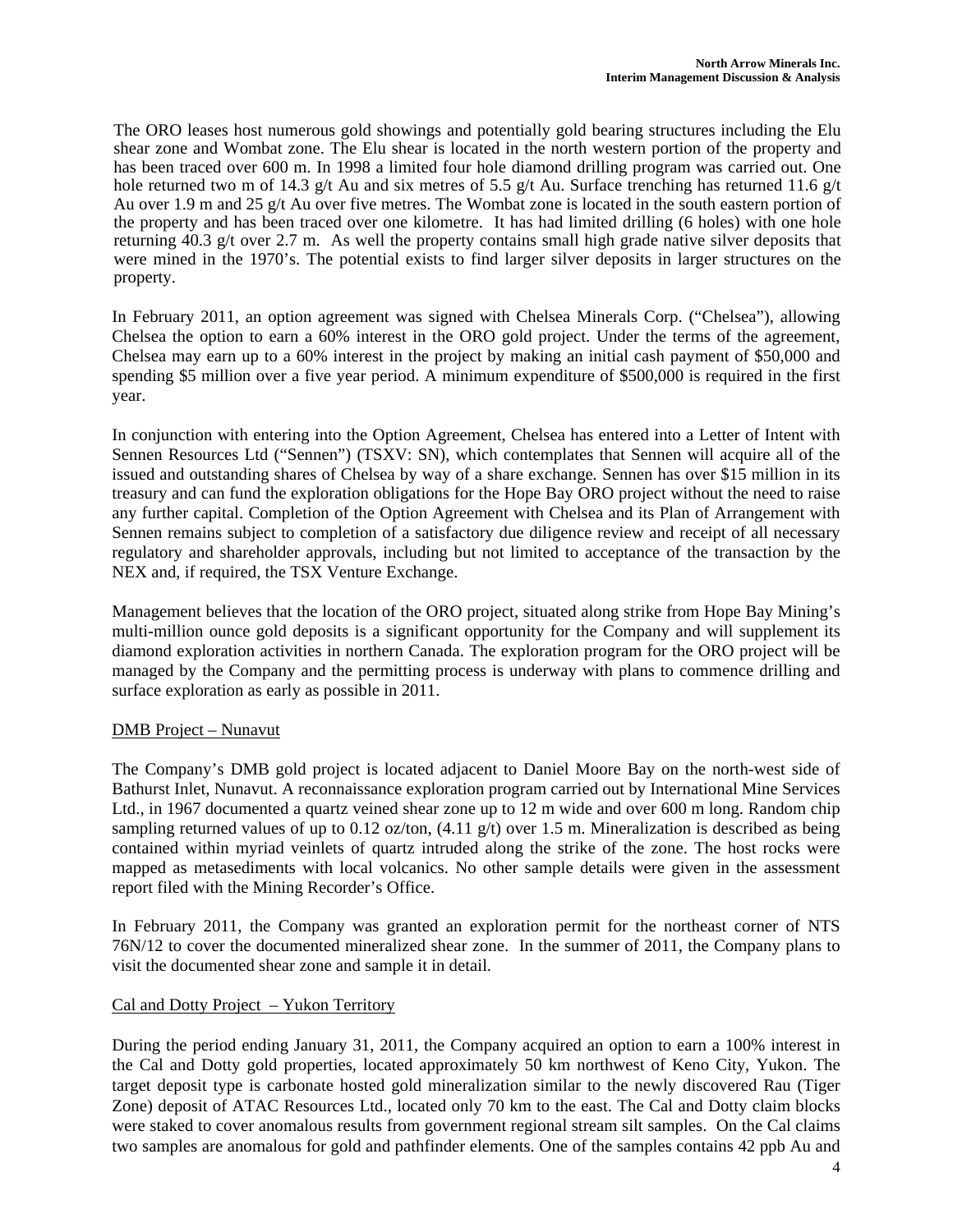310 ppm Mo, 21 ppm Pb and 5 ppm W. The other contains 37 ppb Au and 21 ppm As. In the Dotty claim area a sample returned a highly anomalous gold result of 210 ppb Au, as well as 331 ppm As, 1120 ppm Mo, 1230 ppm Ni, 3.4 ppm Sb, and 140 ppm W.

In early August 2010, an initial exploration program of silt sampling, prospecting and contour soil was carried out. During the program a total of 40 rock samples, 90 stream silt samples and 43 soil samples were collected. Results have been reviewed and future plans are being considered.

The Cal (1,446 acres) and Dotty (620 acres) mineral claims were optioned from Cathro Resources Corp. (50%) and Cazador Resources Ltd. (50%), both private companies. Under the terms of the agreement, the Company can earn a 100% interest in the property by funding a minimum \$35,000 initial exploration program (completed) and by making cumulative payments totaling \$150,000 and by issuing cumulative share payments totaling 750,000 shares over a period of four years. Upon completion of the option the vendors will retain a 2.0% net smelter return royalty of which 1% can be purchased at any time for \$1,000,000. Advance royalty payments of \$25,000 per year will be payable upon exercise of the option until such time as the regular royalty payments begin or the property is returned in good standing. Advance royalty payments can be credited against future royalty payments. During the nine months ended January 31, 2011, the Company issued 25,000 shares to Cathro and 25,000 shares to Cazador, at a total estimated fair value of \$10,000.

# **Diamond Projects**

### Lac de Gras Project – Northwest Territories

The Lac de Gras project is located within the prolific Lac de Gras diamondiferous kimberlite field in Canada's Northwest Territories. The property directly adjoins the mineral leases that host the Diavik diamond mine, located 10 km to the north. The Ekati diamond mine is located within 40 km to the northwest. The kimberlites of the Diavik and Ekati diamond mines are among the richest diamond deposits in the world.

In early 2010, Dr. Chris Jennings carried out a comprehensive review of detailed airborne geophysical coverage for the project area using a proprietary geophysical technique. This same processing technique has been used on geophysical data collected outside of, but proximal to, the Lac de Gras property and in 2008 resulted in the discovery of diamondiferous kimberlites. From his review, Dr. Jennings selected over 70 priority targets and in February 2010 entered into an agreement to jointly explore the project area with the Company. Under the terms of the agreement, Dr. Jennings can earn a 50% interest in the Lac de Gras diamond property by paying the full legal survey costs required to convert selected existing mineral claims to mining leases (completed), paying the first year's rental fees for the mining leases (completed), conducting a review of existing geophysical magnetic data (completed), and subscribing to a \$500,400 private placement in the Company (completed in March 2010). The Company is responsible for funding the first \$1,000,800 in exploration expenditures on the property, subsequent to which exploration of the Lac de Gras property will be carried out based upon a 50/50 joint venture.

A legal survey of 32 claims totaling 81,171 acres was completed in July 2010. At the same time ground checks of 79 priority kimberlite airborne geophysical targets selected by Dr. Jennings were carried out and 19 were selected for follow up ground geophysical surveys. In September 2010, a land use permit was received from the Mackenzie Valley Land and Water Board allowing for drilling on the property. In the fall of 2010, total field magnetic and electromagnetic surveys over 29 grids covering a total of 35 airborne geophysical targets were carried out. Ground geophysical surveys over additional airborne targets are planned and the combined results will be used to prioritize and select drill targets for a follow up drill program.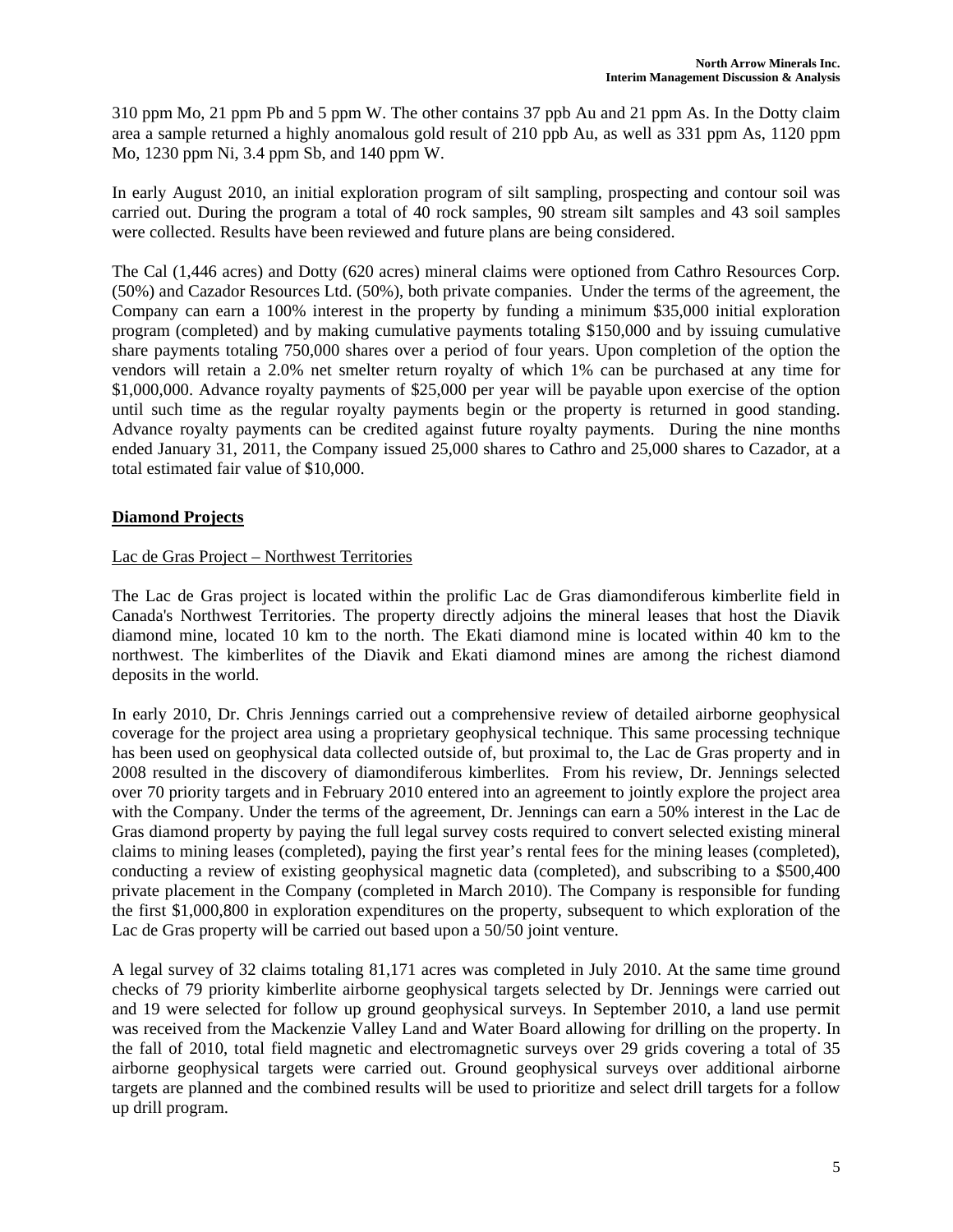### Hammer Project- Nunavut

The Hammer project is located in the Coronation diamond district of Nunavut and is a joint venture between Stornoway Diamond Corporation ("Stornoway") (75%) and the Company (25%). In July 2009, Stornoway notified the Company that a new kimberlite had been discovered on the Hammer property. Kimberlite bedrock was found within a prominent topographic low feature that is 225 m long, between 15 and 100 m wide, and has a surface expression of approximately 1 hectare. A diamond (+0.106mm) was recovered from a small sample (6.6 kg) of the discovered kimberlite bedrock.

In September 2010, ground geophysical surveys were conducted over the Hammer kimberlite. A total of 7.6 line-km of total field magnetics and 2.2 line-km of Horizontal Loop Electromagnetics (HLEM) were completed. A magnetic anomaly was detected at the center of the work area, coinciding with the observable topographic low. The magnetic anomaly is ~530nT above background and is roughly 185 m in the NW-SE direction by 65 m in the NE-SW direction. A coincident moderate response conductor was detected with the HLEM survey. The HLEM conductive response outlines an area that matches the dimensions of the magnetic anomaly. A drilling program is planned for summer 2011.

### **Lithium Projects – Overview**

The Company is exploring for lithium in the Tin-Spodumene belt of North Carolina (Beaverdam project), as well as at the Phoenix and Torp projects in the Northwest Territories and Nunavut, respectively. The Company is currently engaged in option agreement discussions for these projects with companies focusing specifically on developing lithium prospects worldwide.

### Beaverdam Lithium Project – North Carolina

In 2009, the Company initiated a lithium exploration program in the Tin-Spodumene belt of North Carolina. This area is historically the world's largest lithium producing region and hosts the past producing Kings Mountain and Bessemer City lithium mines. The respective owners of these mines, Chemetall Foote Corporation and FMC Lithium Inc., continue to maintain and operate lithium processing and research and development facilities in the area. These facilities include FMC Lithium's Center for Lithium Energy and Advanced Research (CLEAR), which is at the forefront of American development of rechargeable lithium ion batteries for electric vehicles and is located just 11 km from the Beaverdam project, where the Company has concluded seven option agreements with private land owners, allowing the Company to evaluate the lithium potential of approximately 420 contiguous acres. In order to maintain these option agreements in good standing into 2011, the Company made payments totaling US\$102,779 to the underlying landowners in January 2011.

During the fall of 2009 and summer of 2010, the Company completed a 19 hole (2,545 m) drill program. Highlights included 1.24% Li<sub>2</sub>O over 13.0 m, 1.18% Li<sub>2</sub>O over 12.0 m and 1.40% over 11.0 m. Drilling to date has confirmed the presence of numerous spodumene pegmatites within the Beaverdam property. Additional drilling is required to define the along strike and down dip continuity of the pegmatite trends identified within the property. Drilling results returned to date continue to highlight the project's potential for discovery of an American domestic lithium source.

### Phoenix Lithium Project – Northwest Territories

The Company's Phoenix project is located in the Aylmer Lake area of the Northwest Territories, approximately 60 km east of existing winter road infrastructure that services the Ekati and Diavik diamond mines. The Company has identified nine localities where spodumene-bearing pegmatite dikes are located within the 23,000 acre project area. The two most important localities are the large Big Bird and Curlew pegmatites. The Big Bird pegmatite has been mapped over a 1,200 m strike length with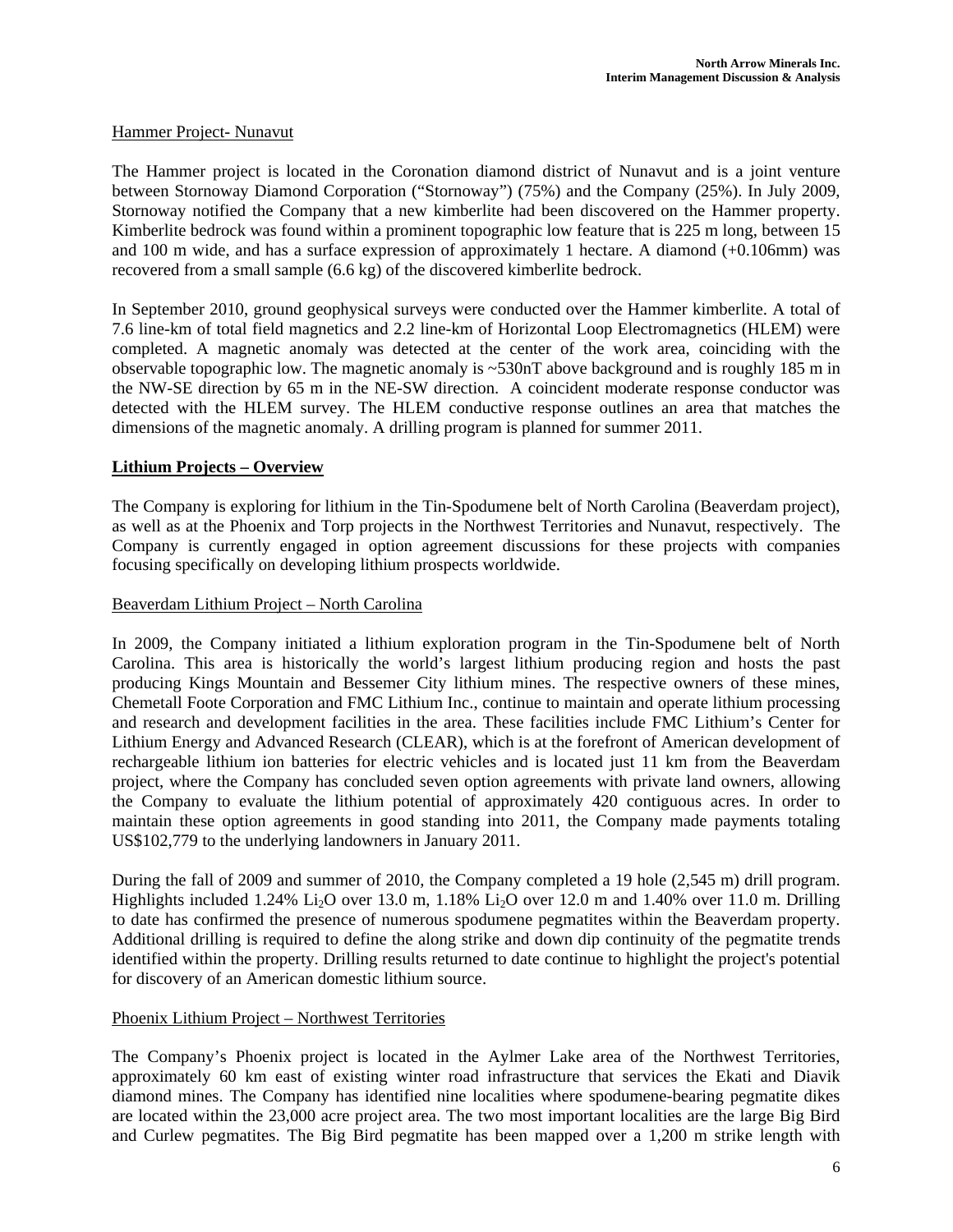observable widths up to 80 m. Channel sampling has returned assays of up to 3.13 %  $Li<sub>2</sub>O$  over 1.60 m and drilling returned assays of up to  $1.24\%$  Li<sub>2</sub>O over 34.3 m. The Curlew pegmatite has been mapped over a 400 m strike length with observable widths to 20 m. Surface grab samples have returned grades of up to 3.62% Li<sub>2</sub>O and drilling returned 1.72% Li<sub>2</sub>O over 14.87 m.

The significant surface assays and the grades and widths returned from a limited exploration work completed to date illustrate the potential for the Phoenix project area to host a number of large lithium rich pegmatites.

Exploration work on the Phoenix Project is carried out under the authority of a land use permit granted in July 2009 by the Mackenzie Valley Land and Water Board. In August 2009, the Company, along with the Attorney General of Canada, received notification that it had been named as a Respondent with respect to a Notice of Application to the Federal Court of Canada. The Applicants to the Notice, including the Yellowknives Dene First Nation and Lutsel K'e Dene First Nation, sought, among other things, the cancellation of the July 2009 land use permit and orders directing both the Canadian Government and the Company to consult with and accommodate the Applicants in respect of their rights, including their known and asserted Aboriginal and Treaty rights. The Company filed a Notice of Appearance with the Federal Court, but was not an active participant in the proceedings as it believed the matter was between the First Nation Applicants and the Federal Government. The hearing for the case took place in Yellowknife, Northwest Territories on June  $24<sup>th</sup>$  and  $25<sup>th</sup>$ , 2010. On November 12, 2010, a judgment finding in favour of the applicants was announced and the land use permit was quashed.

The Company takes seriously its responsibility to consult and communicate with local stake holders, including First Nations and aboriginal communities. The Company has, within its exploration project portfolio, a number of properties, including the Canoe Lake and Anialik projects, that trace their roots back to the largest industry-aboriginal exploration agreement signed in Canada. With respect to the Phoenix project permit application, the Company did not refuse to meet or consult with either of the First Nations. However, the Company did decline to pay what it considered to be unreasonable monetary requests in order to have such meetings. The Company requested reasonable meeting budgets from the First Nations, in the absence of which, and after discussions with the MVLWB, the Company submitted its application for the land use permit. The MVLWB, after referring to Indian and Northern Affairs Canada (INAC), determined that sufficient consultation had occurred and the permit was granted. Justice Phelan's judgment would indicate that MVLWB and INAC were incorrect.

The Company works within the regulatory framework of any jurisdiction in which it operates. The Company is disappointed that a regulatory framework exists in the Northwest Territories that is confusing and misunderstood by all parties including responsible government agencies. The Company looks forward to learning the results of an ongoing Federal Government review of the regulatory process in the Northwest Territories. In particular, the Company is looking for the development of a clearly documented process by which exploration projects can be permitted in a timely and cost effective manner and includes adequate consultation that is acceptable to local stakeholders and First Nations.

Subsequent to filing of the Notice, the Company has met with both First Nations with respect to a different project permit application. The Company looks forward to continuing to develop a positive and respectful dialogue and relationship with the Yellowknives Dene First Nation and Lutsel K'e Dene First Nation with respect to all of the Company's exploration projects within the Akaitcho region of the Northwest Territories.

### Torp Lake Lithium Project – Nunavut

The Torp Lake project is located in Nunavut, 30 km southwest of tidewater on the Arctic coast and 245 km east southeast of the Hamlet of Kugluktuk. The project consists of two claims totaling 4,958.4 acres that are centred on the McAvoy lithium rich pegmatite.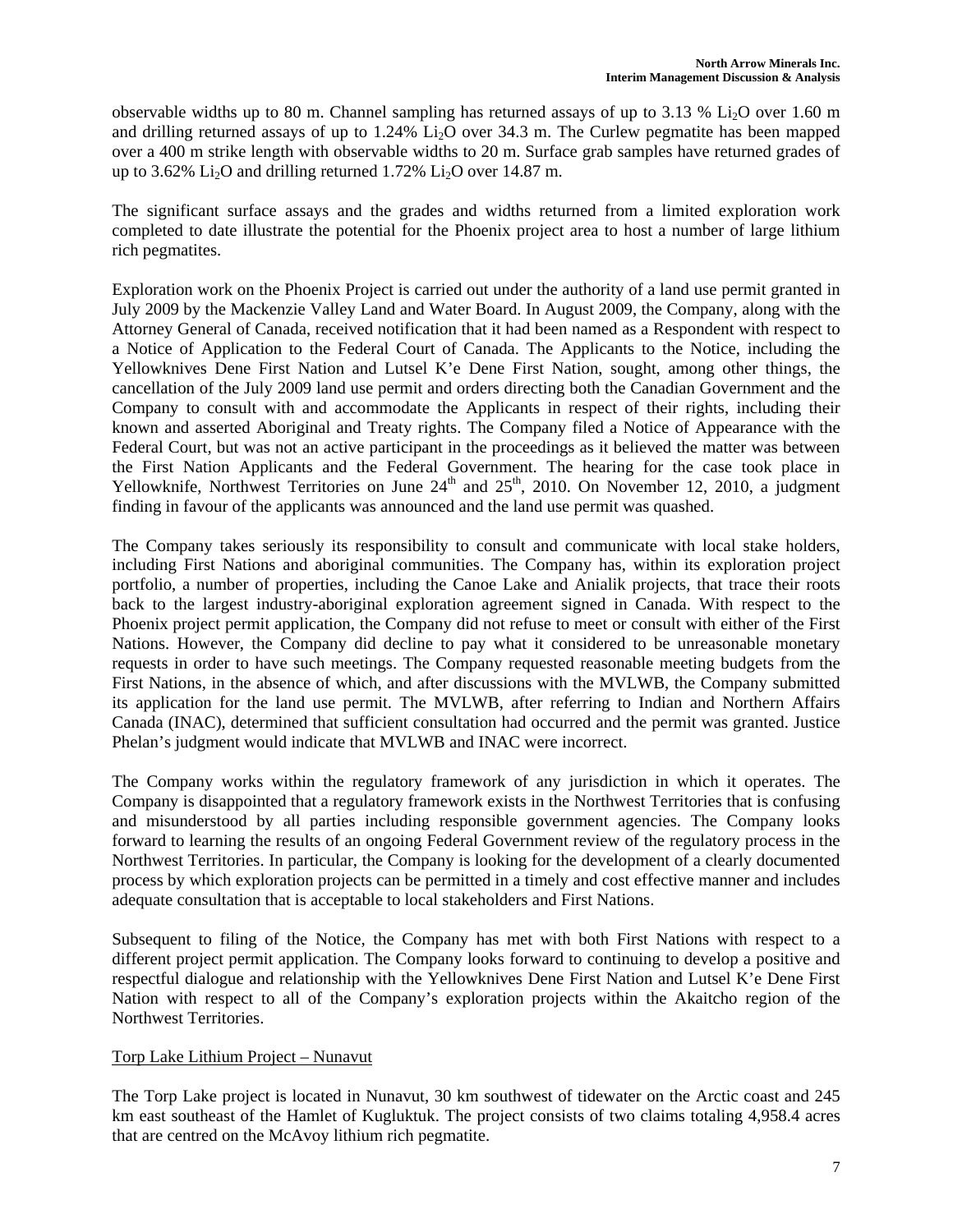Two rock sawn channel samples were collected in the fall of 2009 to test high concentrations of spodumene that are observable within the McAvoy pegmatite over a 110 m interval and widths of 10 to 15 m. The samples located 78 m apart returned 6.0 m grading 4.5% Li<sub>2</sub>O and 7.0 m grading 3.3% Li<sub>2</sub>O. These very high assay results were also associated with low iron values indicating the potential for the pegmatite as a source of premium, low iron, technical grade spodumene. Spodumene demand can be divided into two distinct markets based on end use. Chemical grade spodumene is typically used for conversion to down-stream lithium products such as lithium carbonate or lithium hydroxide, two important feedstocks for the production of lithium batteries. Technical grade spodumene is used directly in the glass, ceramic and metallurgical industries. Economic deposits of technical grade spodumene are rare and therefore command a premium price in comparison to chemical grade products. Currently, the Greenbushes mine in southwestern Australia, operated by Talison Lithium Limited ("Talison"), is the world's only source for technical grade spodumene and Talison has indicated that by 2011 it anticipates being unable to meet global demand for this product (Source: Talison 43-101 technical report dated July 26, 2010).

To evaluate the potential of the McAvoy pegmatite as a source for technical grade spodumene, the Company forwarded samples to SGS Lakefield Research Limited for a detailed mineralogical investigation. Results of the evaluation confirmed that the pegmatite is mineralogically very simple and composed primarily of spodumene (52-55%), quartz (42-43%) and Na-Feldspar (2-4%). Spodumene was estimated to carry over 99% of the lithium in the sample and liberation of spodumene was excellent at approximately 99%. Thirty-three microprobe analyses of individual spodumene grains found it to be clean of major element impurities, particularly iron and manganese. The average iron content, reported as FeO, was 0.02 weight percent (wt%) (detection limit: 0.017 wt%) and the average for manganese, reported as MnO was less than the detection limit of 0.014 wt%. These results confirmed that the McAvoy pegmatite has the potential to represent a new source of technical grade spodumene and that further evaluation of the pegmatite is required. Permitting is nearly complete for the Torp Lake project and exploration plans for the 2011 field season include ground geophysics and diamond drilling.

# **Other Exploration Properties**

The Company maintains an interest in a number of additional, non-material exploration properties. The Company continues to review the available exploration data associated with these properties in an effort to evaluate ways to further advance these properties. Included in these properties are the Anialik and Bamako gold and the Run and Rush Lake base metal properties in Nunavut.

# **Results of Operations**

The Company's principal business activity is the acquisition and exploration of mineral properties. The Company currently has mineral property interests in the Northwest Territories, Nunavut, and the Yukon, Canada and North Carolina, USA.

During the period ended January 31, 2011 (the "**Current Period**"), the Company recorded a loss of \$767,002 (\$0.02 loss per share) as compared to a loss of \$604,213 (\$0.02 loss per share) for the period ended January 31, 2010 (the "**Comparative Period**").

The Company's administrative expenses of \$478,729 decreased slightly from \$517,724 in the Comparative Period. Professional fees decreased significantly (Current Period - \$58,625; Comparative Period - \$103,191) as less consulting and legal fees were incurred in the Current Period. During the Comparative Period, legal fees were incurred for the creation of a new subsidiary registered in North Carolina, as well as for property option agreements. Office, miscellaneous and rent (Current Period - \$61,037; Comparative Period - \$66,708), regulatory and filing fees (Current Period - \$9,103; Comparative Period - \$10,279), salaries and benefits (Current Period - \$124,011; Comparative Period - \$124,938) and amortization (Current Period - \$509; Comparative Period - \$727) all decreased slightly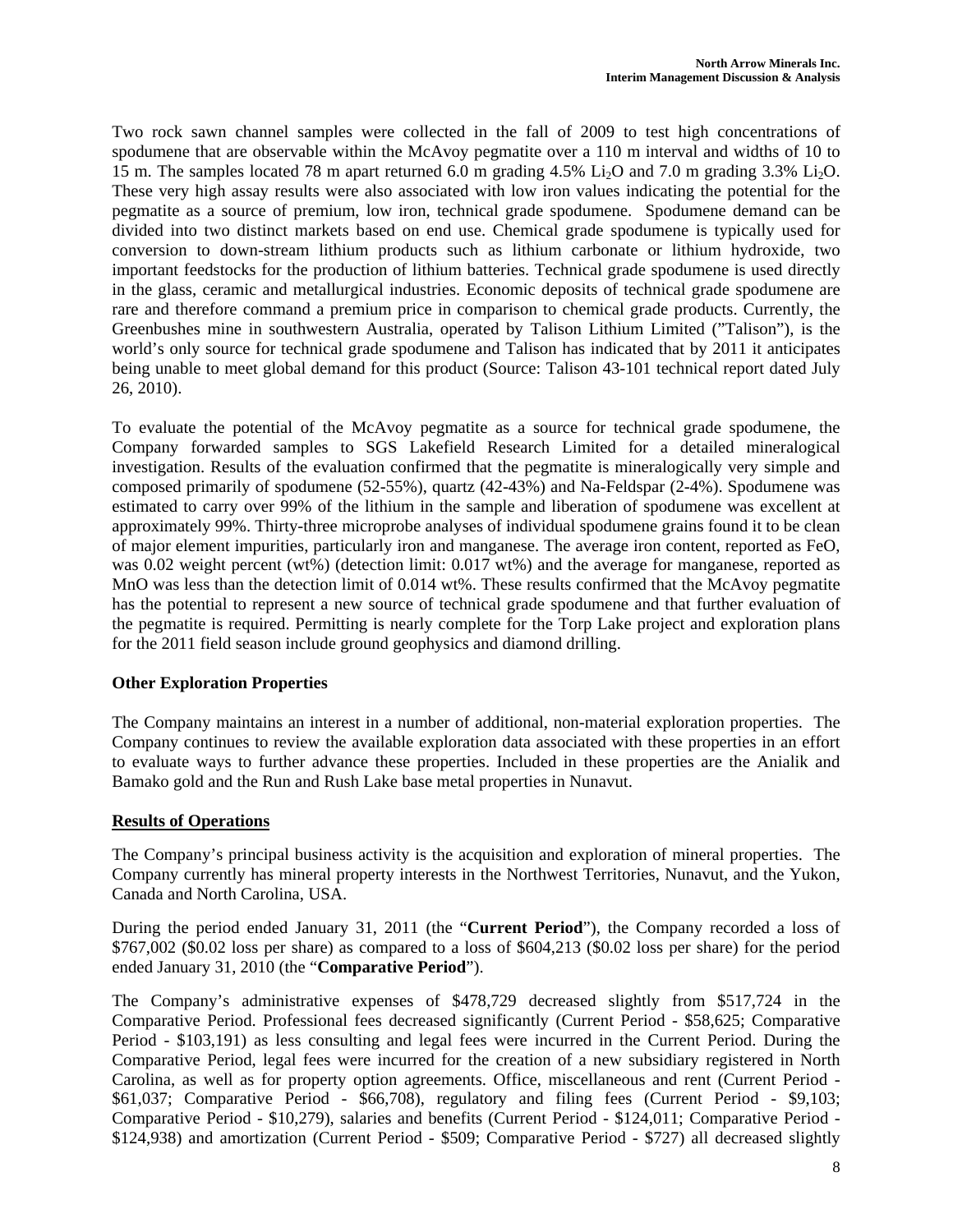from the Comparative Period. Stock-based compensation expense increased (Current Period - \$102,747; Comparative Period - \$90,804), as did advertising, promotion and travel (Current Period - \$122,697; Comparative Period - \$121,077) Advertising, promotion and travel includes monthly fees of US \$4,000 for the Windward Agency (up until September 2010) and monthly fees of \$6,500 for Pierre Anglos, both related to investor relations activities. In March 2011, the Company terminated its agreement with Pierre Anglos for investor relations services.

Mineral property write-offs (Current Period - \$291,125; Comparative Period - \$86,495), a non-cash expense, had the most significant impact on the Current Period loss of \$767,002. The Company recorded interest income of \$4.937 in the Current Period (Comparative Period - \$Nil) and a foreign exchange loss of \$2,085 (Comparative Period - \$Nil).

Assets increased slightly from \$3,363,074 at April 30, 2010 to \$3,379,713 at January 31, 2011, with capitalized resource property costs increasing from \$2,207,651 at April 30, 2010 to \$2,583,454 at January 31, 2011. The Company's cash decreased from \$1,126,124 at April 30, 2010 to \$696,335 at January 31, 2011. Total current liabilities decreased from \$191,837 at April 30, 2010 to \$85,863 at January 31, 2011. There was an increase in share capital from \$8,755,602 at April 30, 2010 to \$9,568,769 at January 31, 2011 due primarily to the exercise of 604,500 warrants for gross proceeds of \$108,150, gross proceeds of \$712,500 from a private placement which closed in August 2010 and the issuance of 50,000 shares pursuant to a property option agreement.

### **Summary of Quarterly Results**

Unless otherwise noted, all currency amounts are stated in Canadian dollars

The following table sets out selected unaudited quarterly financial information The Company Minerals Inc. and is derived from the Company's unaudited quarterly consolidated financial statements prepared by management. The Company's interim consolidated financial statements are prepared in accordance with Canadian generally accepted accounting principles and are expressed in Canadian dollars.

|                       |             |                            | Income          |                   | <b>Basic Earnings</b>           |                            | <b>Fully Diluted</b> |
|-----------------------|-------------|----------------------------|-----------------|-------------------|---------------------------------|----------------------------|----------------------|
|                       |             |                            | or (Loss) from  |                   | (Loss) per share <sup>(1)</sup> |                            | Earnings (Loss) per  |
|                       |             | <b>Continued Operation</b> |                 | from Continued    |                                 | share $^{(1)}$ - from      |                      |
|                       |             | and Net Income             |                 | Operation and Net |                                 | <b>Continued Operation</b> |                      |
|                       | Revenues    | (Loss)                     |                 | Income (Loss)     |                                 | and Net Income             |                      |
| <b>Ouarter Ending</b> |             |                            |                 |                   |                                 |                            | (Loss)               |
| January 31, 2011      | \$<br>2,179 | \$                         | (135, 128)      | \$                | (0.00)                          | \$                         | (0.00)               |
| October 31, 2010      | \$<br>1,962 | \$                         | (451,780)       | \$                | (0.01)                          | \$                         | (0.01)               |
| July 31, 2010         | \$<br>795   | \$                         | (180,094)       | \$                | (0.00)                          | \$                         | (0.00)               |
| April 30, 2010        | \$<br>Nil   | \$                         | $(2,150,894)^*$ | \$                | (0.00)                          | \$                         | (0.00)               |
| January 31, 2010      | \$<br>Nil   | \$                         | (236, 563)      | \$                | (0.01)                          | \$                         | (0.01)               |
| October 31, 2009      | \$<br>Nil   | \$                         | (235, 440)      | \$                | (0.01)                          | \$                         | (0.01)               |
| July 31, 2009         | \$<br>Nil   | \$                         | (132,210)       | \$                | (0.00)                          | \$                         | (0.00)               |
| April 30, 2009        | \$<br>Nil   | \$                         | 75.348*         | \$                | (0.00)                          | \$                         | (0.00)               |

(1) Based on the treasury share method for calculating diluted earnings.

\*includes a future income tax recovery of \$147,500 (April 30, 2009 - \$476,876) due to the application of EIC-146, "Flow-through Shares", during the years ended April 30, 2010 and 2009. This is a non-cash item recorded in compliance with Canadian GAAP.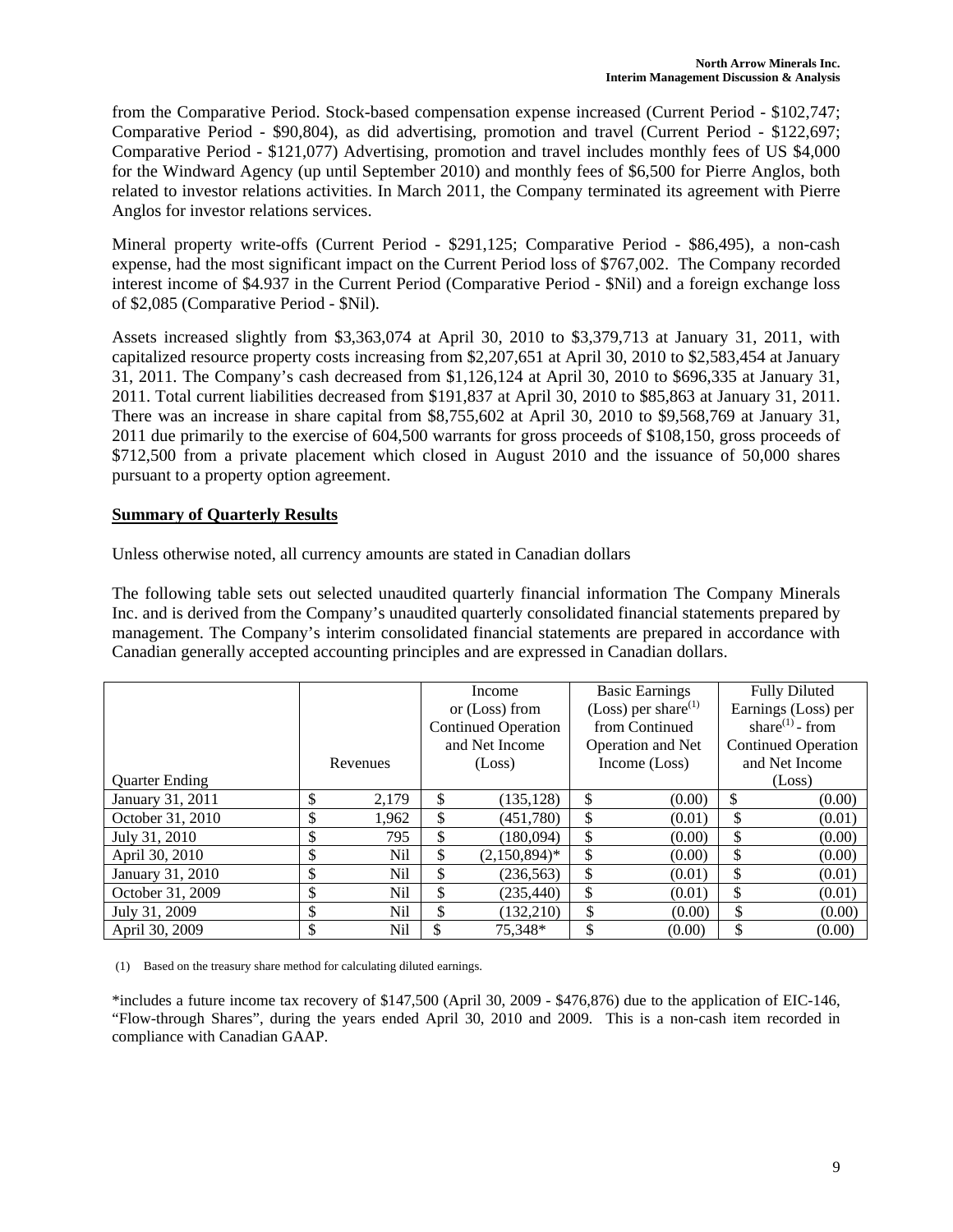# **Current Quarter**

The Company's net loss of \$135,128 for the three months ended January 31, 2011 (the **"Current Quarter"**) was less than the \$236,563 loss in the three months ended January 31, 2010 (the **"Comparative Quarter")** due to a smaller write-off of capitalized acquisition and exploration costs in the Current Quarter (Current Quarter - \$720; Comparative Quarter - \$68,698). Total administrative expenses decreased to \$137,109 in the Current Quarter as compared to \$167,865 in the Comparative Quarter. During the Current Quarter, decreases in professional fees (Current Quarter - \$10,911; Comparative Quarter - \$21,845) and stock-based compensation (Current Period - \$21,207; Comparative Period - \$36,875) had the largest impact on the decrease in expenses. Salaries (Current Quarter - \$40,990; Comparative Quarter - \$40,891), amortization (Current Quarter - \$170; Comparative Quarter - \$243), office miscellaneous and rent (Current Quarter - \$18,510; Comparative Quarter - \$23,651), advertising, promotion and travel (Current Quarter - \$44,220; Comparative Quarter - \$42,781) and regulatory and filing fees (Current Quarter - \$1,101; Comparative Quarter - \$1,579) were slightly less overall as compared to the three months ended January 31, 2010 . The Company's loss per share of \$0.00 in the Current Quarter compares to a \$0.01 loss per share in the Comparative Quarter.

### **Risks and Uncertainties**

The Company's financial condition and future prospects are significantly affected by overall economic conditions. The Company has no source of operating revenue and relies on equity financings and warrant exercises to further exploration on its properties.

The majority of the Company's expenses are denominated in Canadian Dollars so its exposure to foreign exchange risk is limited. In July 2009, the Company acquired a land position, prospective for lithium, in North Carolina, USA. Exploration activities in the US may increase the Company's risk of litigation and expose the Company to foreign exchange risk.

The majority of the Company's receivables consist of sales tax receivables due from the federal government or from other exploration companies. From time-to-time, the Company will have receivables from companies with which it has exploration agreements or options. The maximum amount of the Company's exposure to credit risk with respect to its receivables is the carrying value of those receivables as at the balance sheet date.

The Company's liquidity risk, the risk that the Company won't be able to meet its obligations as they come due, has been reduced because the Company successfully completed several equity financings in 2010. The Company's management actively monitors its cash-flow and is making decisions and plans into 2011 accordingly. Under the terms of a flow-through private placement completed in June 2009, the Company was required to spend \$500,000 on Canadian exploration expense ("CEE") on or before December 31, 2010. The Company had met this expenditure requirement as of April 30, 2010. Under the terms of a flow-through private placement completed in August 2010, the Company is required to spend \$712,500 on CEE on or before December 31, 2011.

Actual funding requirements may vary from those planned due to a number of factors, including the progress of exploration activity and the Company's ability to raise additional funds at favourable terms. Management recognizes there will be risks involved that may be beyond their control. The Company intends to continue to use various strategies to minimize its dependence on equity capital, including the securing of joint venture partners where appropriate.

The Company's ability to generate cash is very much affected by the current market conditions, its share price and third party interest in its assets. Dilution to existing shareholders from an equity financing increases as the share price decreases. The Company has no credit facilities that could be used for ongoing operations because it has no operating cash flow. The funds that the Company does have that aren't required in the short-term for exploration or overhead expenditures are invested for up to 90 days in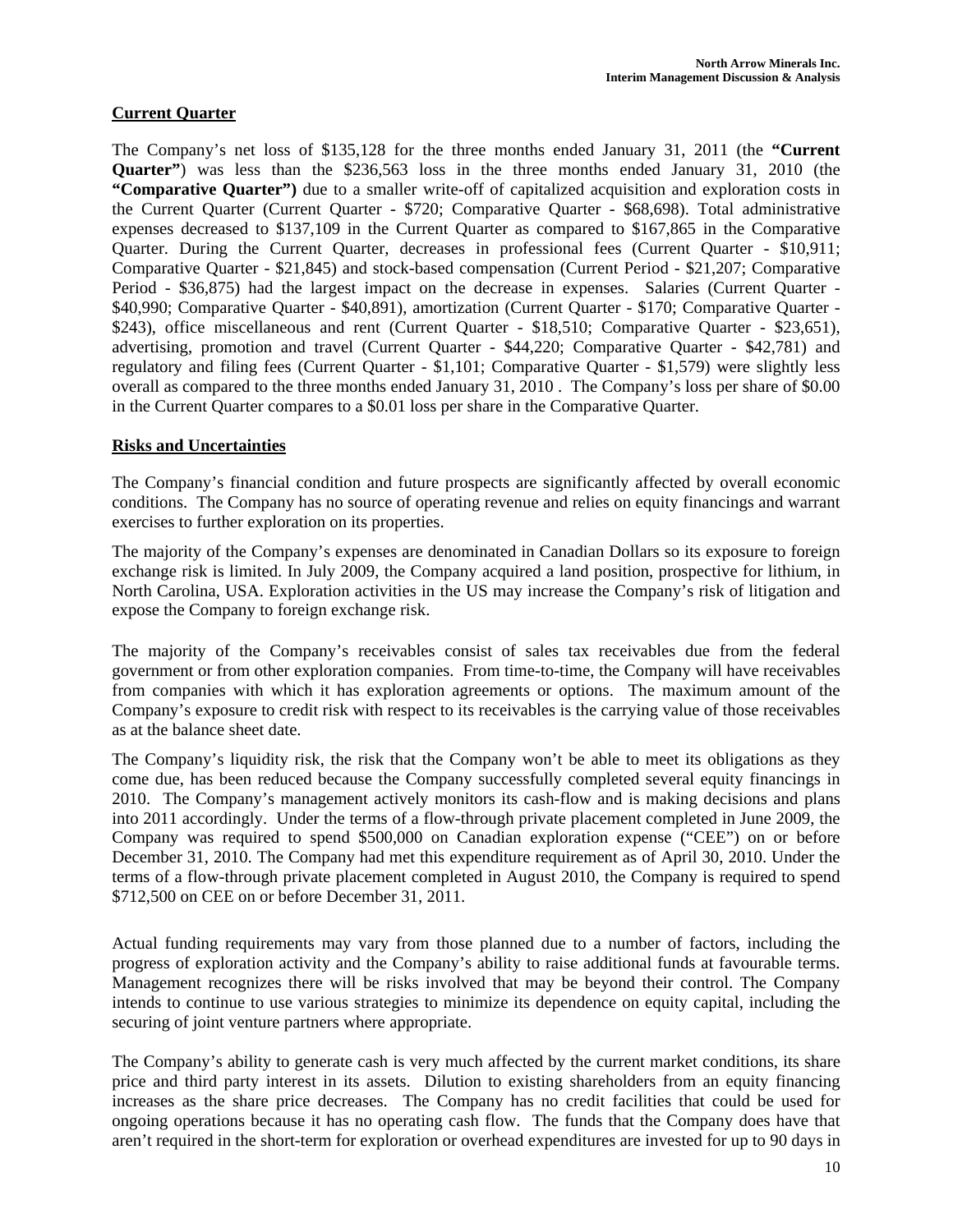Bankers' Acceptance or Bankers' Deposit Notes to reduce the Company's exposure to credit risk. The Company has no exposure to asset-backed commercial paper nor does the Company have any long-term debt.

The Company's most significant fixed costs relate to management of the company and the costs associated with maintaining a TSXV listing. The Company has sufficient financial resources to keep its material landholdings and the majority of its non-material landholdings in good standing into 2012. Furthermore, the Company has also incurred sufficient exploration expenditures on these properties to keep them in good standing with the respective provincial and territorial governments into 2012 as well. The flow-through funds raised in August 2010 can be spent up to December 31, 2011. The Company's management actively manages its landholdings in an effort to keep those landholdings with the greatest exploration potential in good standing for as long as possible. The Company's management regularly reviews its cash position against future plans and makes decisions regarding these plans accordingly.

# **Liquidity and Capital Resources**

Working capital as at January 31, 2011 was \$710,642 as compared to working capital of \$961,322 at April 30, 2010. Cash decreased by \$429,789 in the Current Period (Comparative Period – \$151,735), to \$696,335 as at January 31, 2011 (Comparative Period - \$48,751). Cash flow used for operations was \$450,480 (Comparative Period - \$216,737) while cash flows from financing activities increased the Company's cash position by \$776,867 (Comparative Period - \$1,312,971). During the Current Period, 604,500 common shares were issued upon exercise of warrants for gross proceeds of \$108,150 and the Company received gross proceeds of \$712,500 for a private placement which closed in August 2010. A description of the financing completed during the Current Period can be found under the heading "Financings" below.

The Company's primary investing activity is the acquisition and exploration of mineral properties. During the Current Period, the Company spent \$756,177 to acquire and explore its mineral property interests (Comparative Period - \$1,247,969).

As at January 31, 2011, the Company had 3,315,000 outstanding stock options with exercise prices that range from \$0.19 to \$0.40 and 11,212,917 warrants with exercise prices ranging from \$0.10 to \$0.32. During the Current Period, a total of 4,659,500 warrants expired on June 1, 2010 without exercise while 604,500 warrants were exercised prior to the expiry date, which increased the Company's working capital by \$108,150.

# *Financings*

In August 2010, the Company completed a non-brokered private placement of 3,958,333 flow-through units (the "FT Units") at a price of \$0.18 per FT unit, for total gross proceeds of \$712,500. Each FT unit consisted of one flow-through common share of the Company and one-half of one non-flow-through common share purchase warrant. Each full warrant entitles the holder to purchase one additional common share of the Company until August 20, 2011 at a price of \$0.25 per share. As part of this private placement, the Company paid finder's fees of \$38,220.

The Company expects that additional financings will be required to continue to further exploration efforts at its various exploration properties and to maintain its listing on the TSXV. In the interim, the Company is seeking to maximize the results received from its exploration efforts, to minimize variable expenses to the extent possible and to seek joint venture partners to continue to further exploration of its mineral properties.

# **Outstanding Share Data**

The Company's authorized capital is unlimited common shares without par value. As at March 28, 2011, there were 52,658,378 common shares issued and outstanding. As at March 28, 2011 the Company had the following options and warrants outstanding: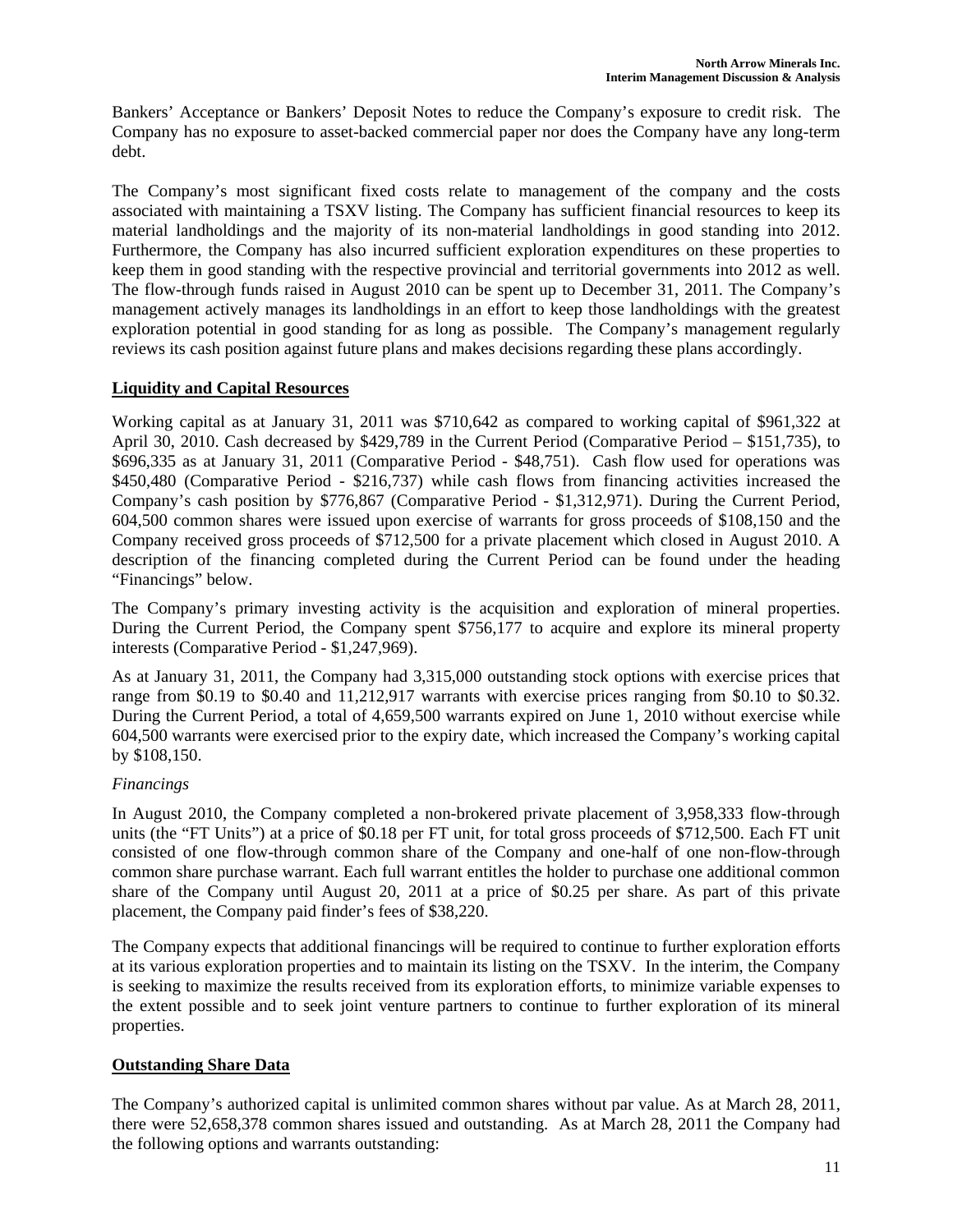|          | Number of     | Exercise   |                       |  |
|----------|---------------|------------|-----------------------|--|
|          | <b>Shares</b> | Price      | <b>Expiry Date</b>    |  |
| Options  | 54,000        | \$<br>0.25 | September 15, 2011    |  |
|          | 148,000       | \$<br>0.25 | March 29, 2012        |  |
|          | 1,125,000     | \$<br>0.40 | August 7, 2012        |  |
|          | 1,410,000     | \$<br>0.20 | June 4, 2014          |  |
|          | 200,000       | \$<br>0.30 | September 2, 2014     |  |
|          | 150,000       | \$<br>0.19 | March 26, 2015        |  |
|          | 150,000       | \$<br>0.25 | March 26, 2015        |  |
|          | 3,240,000     |            |                       |  |
|          |               |            |                       |  |
|          |               |            |                       |  |
| Warrants | 1,390,000     | \$<br>0.30 | September 26, $2011*$ |  |
|          | 2,740,500     | \$<br>0.30 | April 20, 2011*       |  |
|          | 1,979,167     | \$<br>0.25 | August 20, 2011       |  |
|          | 6,109,667     |            |                       |  |

\*On March 25, 2011, the Company received regulatory approval to extend the expiry date of 1,390,000 warrants by six months, from March 26, 2011 to September 26, 2011. The Company is seeking regulatory approval to extend the expiry date of 2,740,500 warrants by six months, from April 20, 2011 to October 20, 2011. All other terms and conditions of the warrants, including the \$0.30 exercise price, remain the same.

### **Transactions with Related Parties**

Related party transactions disclosed in Note 6 of the interim consolidated financial statements for the period ended January 31, 2011 are as follows:

### **RELATED PARTY TRANSACTIONS**

- a) During the period ended January 31, 2011, the Company paid or accrued \$105,763 (January 31, 2010- \$95,485) for shared technical services and rent to Strongbow.
- b) During the period ended January 31, 2011, the Company paid or accrued \$18,183 (January 31, 2010- \$23,333) for administrative and accounting services to Stornoway.
- c) During the period ended January 31, 2011, the Company paid \$NIL (January 31, 2010 \$7,350) for technical services to a private company controlled by a director.

|                                                                           | <b>January 31, 2011</b> | April 30, 2010 |
|---------------------------------------------------------------------------|-------------------------|----------------|
| Strongbow, a company with two common directors and a<br>officer<br>common | 13,306                  | 28,364         |
| Diamond Corporation ("Stornoway"), a<br>Stornoway                         |                         |                |
| company with a common officer                                             | 3,154                   | 7,301          |
| <b>Directors</b>                                                          | 29,933                  | 40,945         |
|                                                                           | 46,393                  | 76,610         |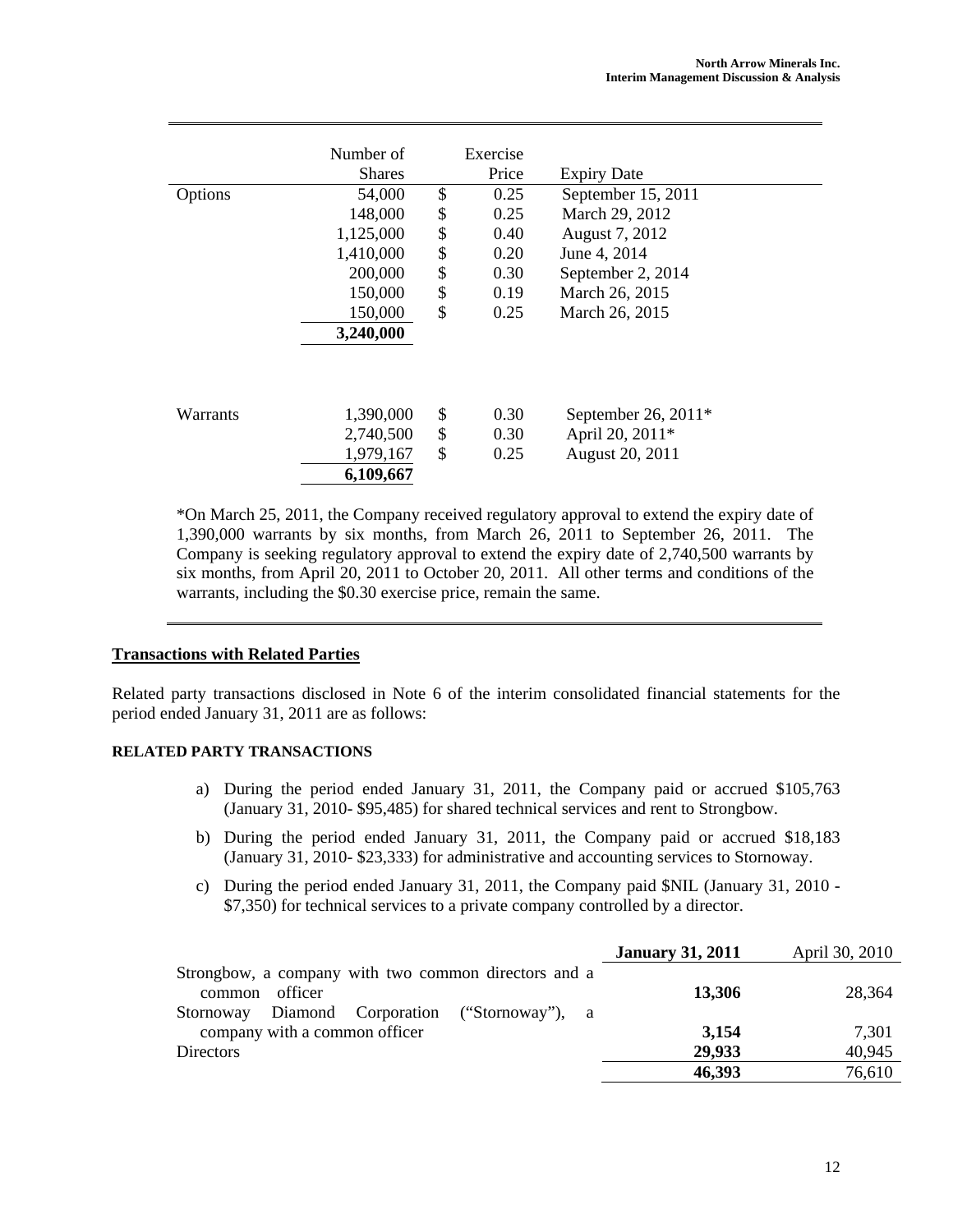### **Critical Accounting Estimates**

The preparation of the Company's consolidated financial statements requires management to make estimates and assumptions. These estimates and assumptions affect the reported amounts of assets and liabilities, the disclosure of contingent assets and liabilities as well as the reported expenses during the reporting period. Such estimates and assumptions affect the determination of the potential impairment of long-lived assets, estimated costs associated with reclamation of exploration properties and the determination of stock-based compensation and future income taxes. Management re-evaluates its estimates and assumptions on an ongoing basis; however, due to the nature of estimates, actual amounts could differ from its estimates. The most critical accounting policies upon which the Company depends are those requiring estimates of impairment, assumptions about fair value and future income taxes.

### *Impairment of long-lived assets*

The Company's management reviews the carrying value of the Company's long-lived assets when there are events or circumstances that may indicate impairment.

The Company uses the guidance set out in AcG-11 as the basis for determining whether its mineral properties should be written off. Paragraph 16 AcG-11 sets out factors that may indicate the need for a write-down:

- a) unfavourable changes in the property or project economics;
- b) an inability to access the site;
- c) environmental restrictions on development;
- d) an inability to create an efficient distribution mechanism; and
- e) political instability of the region in which the property is located.

Paragraph 18 AcG-11 states: "In addition to the above general presumption, there should be a presumption of impairment in the carrying amount of property, plant and equipment and intangible assets of enterprises in the development stage engaged in extractive operations when any of the following conditions exist:

- a) the enterprise's work program on a property has significantly changed so that previously identified resource targets or work programs are no longer being pursued;
- b) exploration results are not promising and no more work is being planned for the foreseeable future; or
- c) remaining lease terms are insufficient to conduct necessary studies or exploration work.

Using these conditions as a guideline for estimating whether an impairment exists on its mineral properties and based on the Company's plan to further evaluate and advance these properties by analyzing results received to-date, management has determined that as of January 31, 2011 capitalized exploration and acquisition costs of \$291,125, mostly related to the Canoe Lake Property in Nunavut, should be written off. The Company informed Canadian Natural Resources that the option to purchase two mining leases would not be exercised.

#### *Stock-based compensation*

The Company's current market price and the volatility of the Company's market price will affect the estimates made for stock-based compensation. The volatility of the Company's stock price and the stock price at the grant date have the most significant impact on the estimate of fair value of stock-based compensation.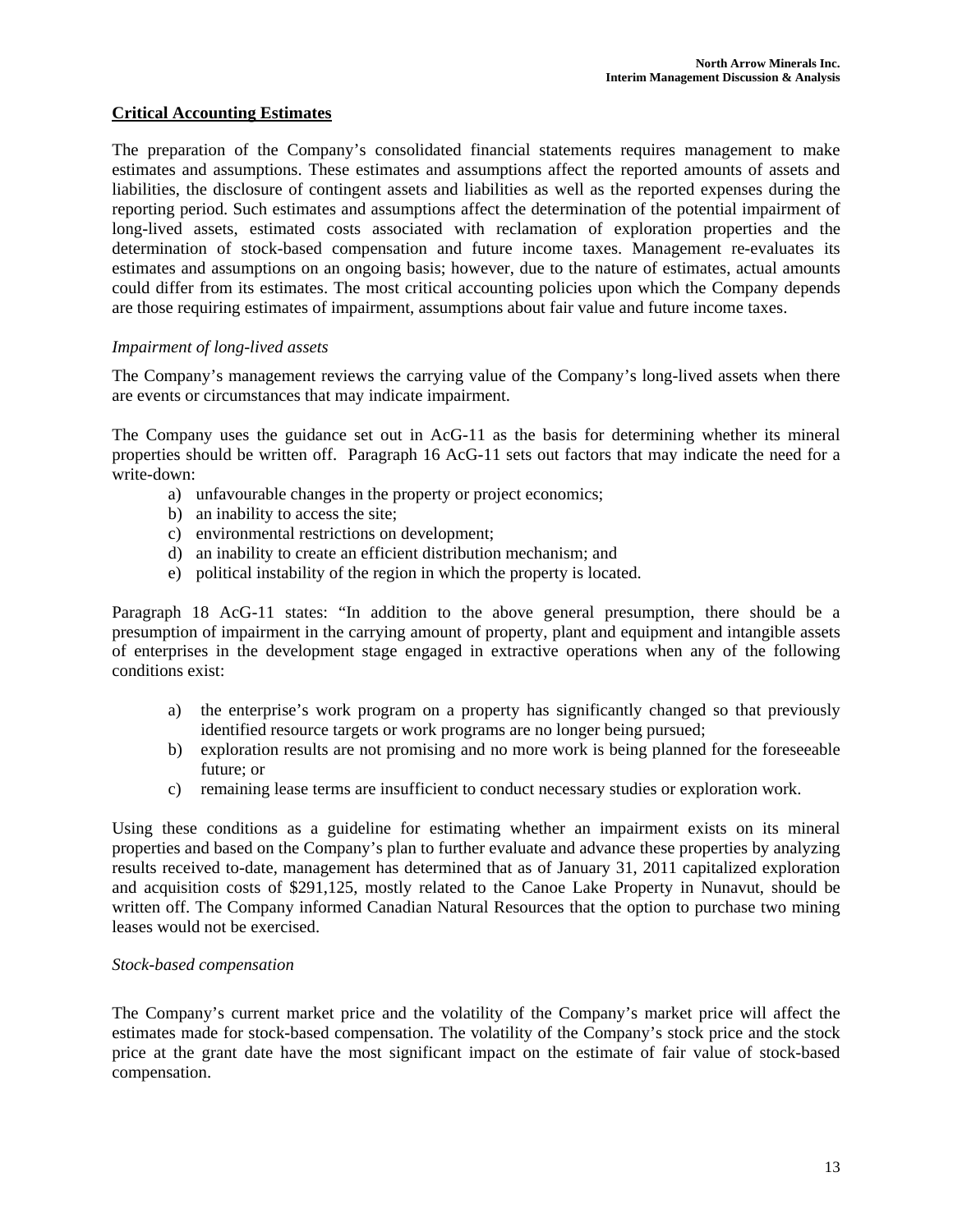### **Recent Accounting Pronouncements**

#### *Business combinations*

In January 2009, the CICA issued the new handbook Section 1582 - *Business Combinations* ("Section 1582"), 1601 – Consolidated Financial Statements ("Section 1601") and 1602 – Non-controlling Interests ("Section 1602") which replaces CICA Handbook Section 1581 – Business Combinations and 1600 – Consolidated Financial Statements. Section 1582 establishes standards for the accounting for business combinations that is equivalent to the business combination accounting standard under International Financial Reporting Standards ("IFRS"). Section 1582 is applicable for the Company's business combinations with acquisition dates on or after May 1, 2011. Early adoption of this Section is permitted. Section 1601 together with Section 1602 establishes standards for the preparation of consolidated financial statements. Section 1601 is applicable for the Company's interim and annual consolidated financial statements for its fiscal year beginning May 1, 2011. Early adoption of this Section is permitted. If the Company chooses to early adopt any one of these Sections, the other two sections must also be adopted at the same time.

#### *International financial reporting standards*

The Canadian Accounting Standards Board recently confirmed that IFRS will replace Canadian standards and interpretations on January 1, 2011. The process of changing from current Canadian GAAP to IFRS will be a significant undertaking that may materially affect reported financial position and results of operations, and also affect certain business functions. The Company will be required to prepare fully IFRS compliant financial statements for the year ended April 30, 2012, with the first interim financial statements prepared under IFRS for the three-month period ended July 31, 2011.

The Company's conversion plan consists of four phases: scoping and planning, detailed assessment, implementation and post implementation. The Company has completed the scoping and planning stage and is now in the detailed assessment stage. The Company has not commenced the implementation and the post implementation stages. While the Company has begun the detailed assessment process, the financial reporting impact of the transition to IFRS cannot be reasonably estimated at this time. IFRS education and reports to the Audit Committee commenced in calendar 2009 and continues to be ongoing.

| Standard               | Description                                                                           |
|------------------------|---------------------------------------------------------------------------------------|
| Share based            | IFRS requires that graded vesting be used for share options grants (previously        |
| payments               | Canadian GAAP permitted straight-line amortization), and that each installment        |
| (IFRS 2)               | should be treated as a separate share option grant and an estimated fair value must   |
|                        | be calculated at each vesting date. This is not expected to have a material change    |
|                        | upon transition to IFRS.                                                              |
| <b>Exploration</b> for | The Company currently capitalizes all acquisition, exploration and evaluation costs   |
| and evaluation of      | as assets therefore, there is no expected change upon transition to IFRS.             |
| mineral resources      |                                                                                       |
| (IFRS 6)               |                                                                                       |
| Property, plant        | The Company will continue to record its property, plant and equipment assets at       |
| and equipment          | cost, less accumulated amortization.                                                  |
| (IAS 16)               |                                                                                       |
|                        | IFRS requires that part of an item of PPE with a cost that is significant in relation |
|                        | to the total cost of the asset shall be depreciated separately. Management does not   |
|                        | expect that there will be a change upon transition to IFRS.                           |
| Asset impairment       | The Company's exploration assets are the Company's most significant long-lived        |
| (IAS 36)               | asset and must be reviewed for impairment when circumstances suggest that their       |
|                        | carrying values may be impaired. The adoption of this standard is not expected to     |

### Expected Areas of Significance